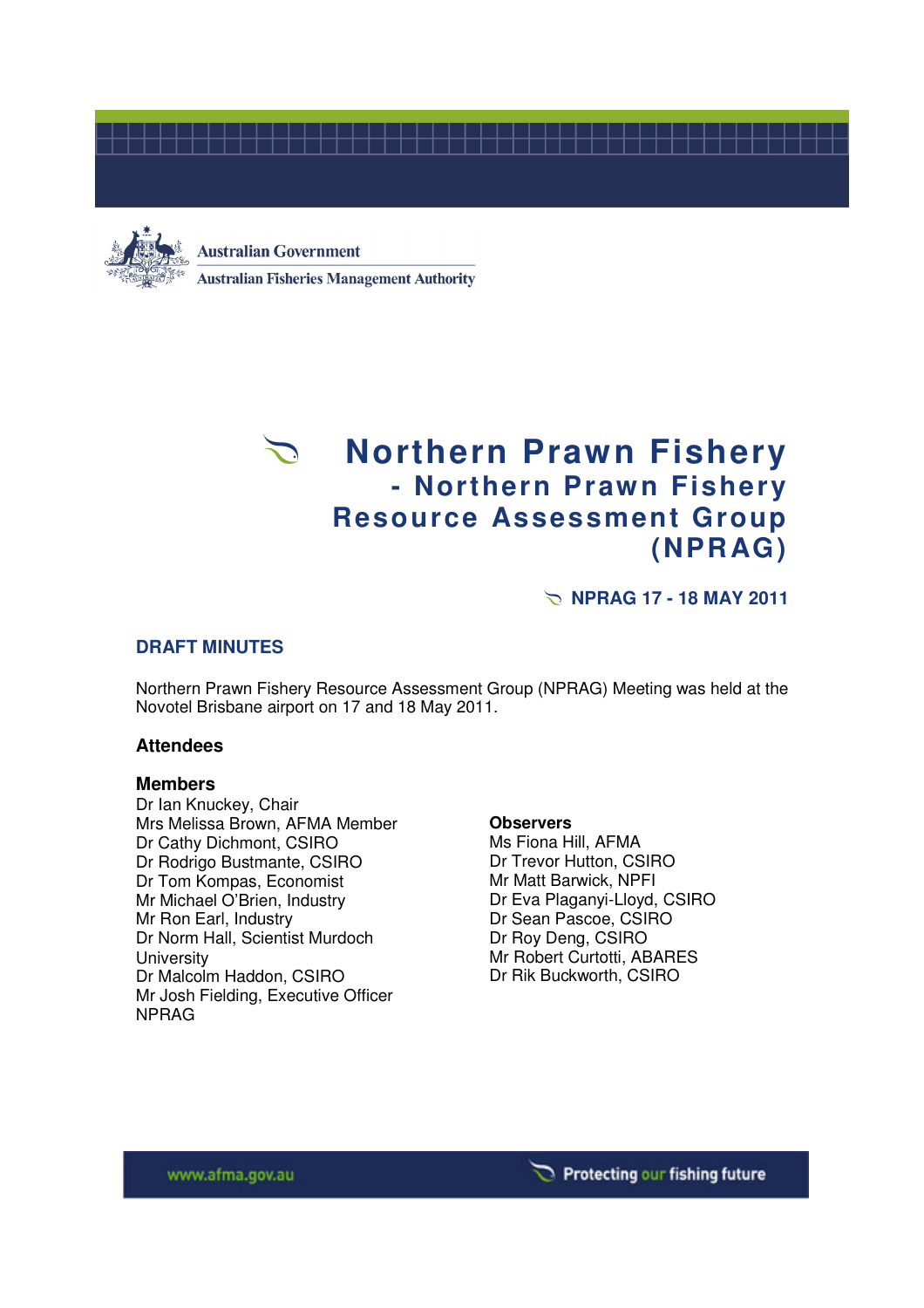



## **Preliminaries**

## **Agenda item 1.1 Welcome**

The Chair opened the meeting at 9:00am, welcoming all members and observers to the meeting. He advised that the primary purpose of the meeting was to evaluate the tiger prawn assessment, the Management Strategy Evaluation (MSE) work and the Harvest Strategy for the NPF under output controls.

The Chair also recognised that this meeting represented a 'changing of the guard' for the NPRAG being the last meeting for Dr Cathy Dichmont before Dr Rik Buckworth took over as the NPRAG research member and the last for Melissa Brown before Fiona Hill took over as the AFMA member. The Chair formally thanked both Cathy and Melissa for their efforts in the RAG over a long period and recognised their valuable input.

#### **Apologies**

Apologies were received from James Woodhams (scientific member), Annie Jarrett (permanent observer) and Ian Boot (industry).

#### **Agenda item 1.2 Adoption of agenda**

Members adopted the agenda noting there were some minor changes to the original agenda to flow through the MSE, stock assessment and then Harvest Strategy items.

#### **Agenda item 1.3 Adoption of minutes of May NPRAG meeting**

The final draft minutes from NPRAG October 2010 were accepted as a true and accurate record of the last meeting pending some minor typing changes.

## **Action NPRAG May 2011: 1 (NPRAG EO)**

Minutes of NPRAG October 2010 to be amended as advised at the meeting.

#### **Actions arising from previous minutes**

| Person responsible | <b>Description of ACTION item</b>                                                                 | <b>Deadline</b> |
|--------------------|---------------------------------------------------------------------------------------------------|-----------------|
| . NPRAG EO         | Minutes of NPRAG November 2009 to be<br>amended as advised at the meeting                         | Completed       |
| 2. NPRAG EO        | To distribute the draft minutes to observers who<br>present as well as RAG members for clearance. | Completed       |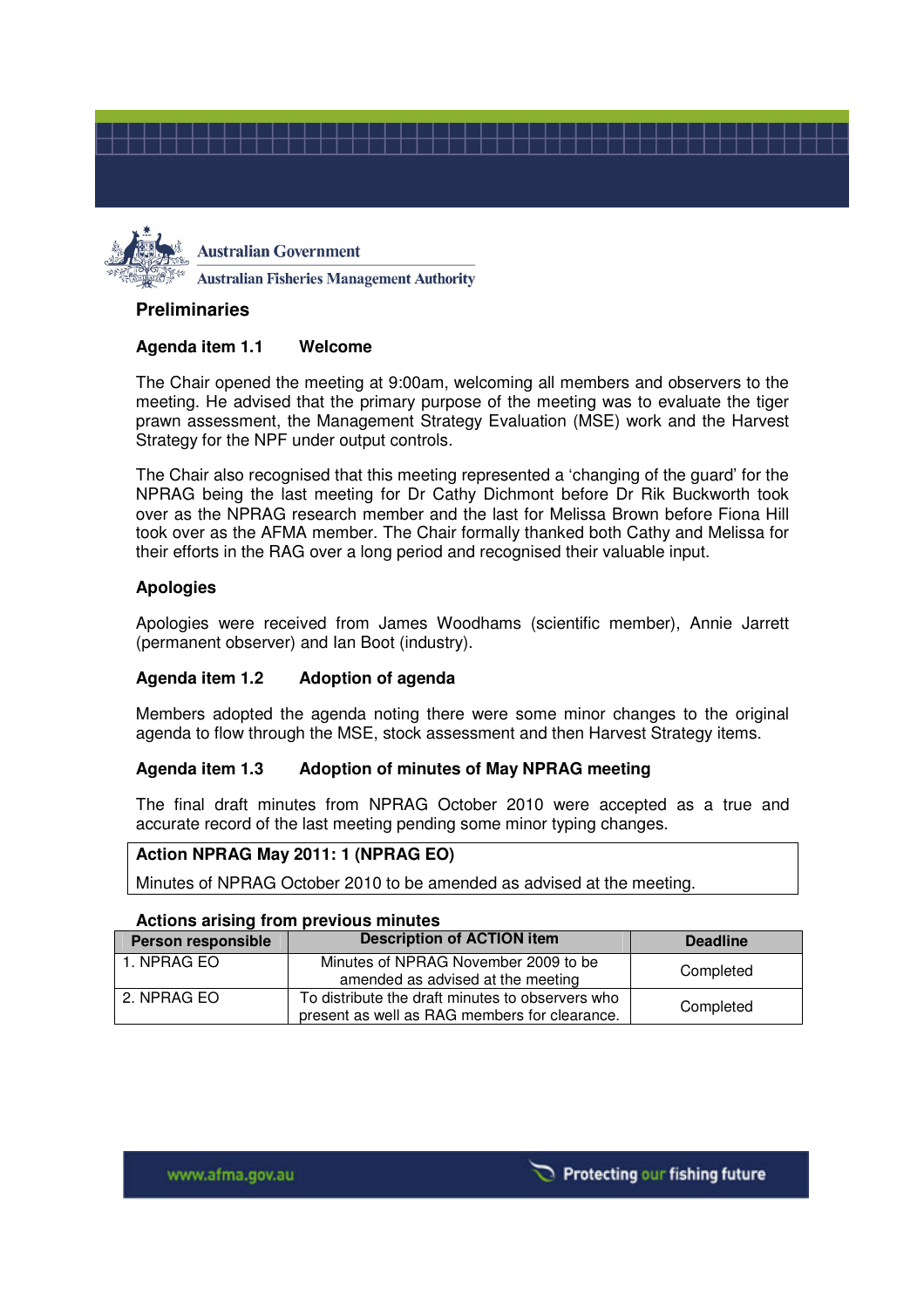| Person responsible                                   | <b>Description of ACTION item</b>                                                                                                                                                  | <b>Deadline</b>                                                                                                                                                                                                                                                                |
|------------------------------------------------------|------------------------------------------------------------------------------------------------------------------------------------------------------------------------------------|--------------------------------------------------------------------------------------------------------------------------------------------------------------------------------------------------------------------------------------------------------------------------------|
| 3. NPRAG Chair,<br>Scientific member and<br>industry | To discuss via out-of-session and submit a<br>holding paper that recommends allocation of<br>funds for exploring methods of setting a banana<br>prawn TAC.                         | Covered<br>agenda<br>in<br>item 10 of this meeting                                                                                                                                                                                                                             |
| 4. Dr Bustamante                                     | Come up with costs and logistics of running<br>effects of trawling model against the proposal<br>put forward by the RAG for a system of MPA's.                                     | On track                                                                                                                                                                                                                                                                       |
| 5. All RAG                                           | RAG industry members to provide individual<br>feedback on the report assessing fishing<br>seasons for red-leg banana prawn in the JBG.                                             | NPFI recommended to<br>the March NORMAC<br>meeting that the<br>voluntary first season<br>closure in the JBG be<br>opened to allow<br>targeting of red-legs in<br>the first season. This<br>recommendation was<br>accepted by both<br>NORMAC and AFMA.                          |
| 6 Annie, Matt, Sean<br>and Tom                       | NPFI to work together with Tom Kompas and<br>Sean Pascoe to finalise the fields and devise the<br>economic questionnaire/data collection method.                                   | Completed                                                                                                                                                                                                                                                                      |
| 7. Eva Plaganyi-Lloyd                                | To use the natural mortality value from the red-<br>leg banana prawn tagging study (0.045) in the<br>assessment model                                                              | Covered in agenda<br>item 6 of this meeting                                                                                                                                                                                                                                    |
| 8. CSIRO                                             | Organise for the Venables species split data to<br>be provided to Simone Valle de Souza for<br>incorporation into the optimisation model for<br>banana prawns.                     | Pending                                                                                                                                                                                                                                                                        |
| 9. NPRAG                                             | Individual RAG members to provide Simone<br>Valle de Souza with feedback to support the<br>work she is conducting $-$ a very real issue for<br>the NPF                             | Pending<br>The Chair noted that it<br>is important to<br>encourage<br>relationships between<br>the RAG and PhD<br>students working in<br>relation to the NPF.                                                                                                                  |
| 10. NPRAG industry<br>members                        | To attempt to define what business decisions<br>will be made for the six season scenarios with<br>decrementation rates of 1.2 and 0.8, thinking in<br>terms of a single boat owner | <b>AFMA</b> legal has<br>advised that there are<br>issues in terms of<br>writing decrementation<br>into the new<br>management plan.<br>AFMA does not have<br>the power to alter the<br>value of property rights<br>within a single season.<br>Remove from action<br>item list. |
| 11. Annie Jarrett and<br><b>Cathy Dichmont</b>       | To begin writing the harvest strategy to<br>incorporate decrementation                                                                                                             | On track, covered in<br>agenda item 7 of this<br>meeting                                                                                                                                                                                                                       |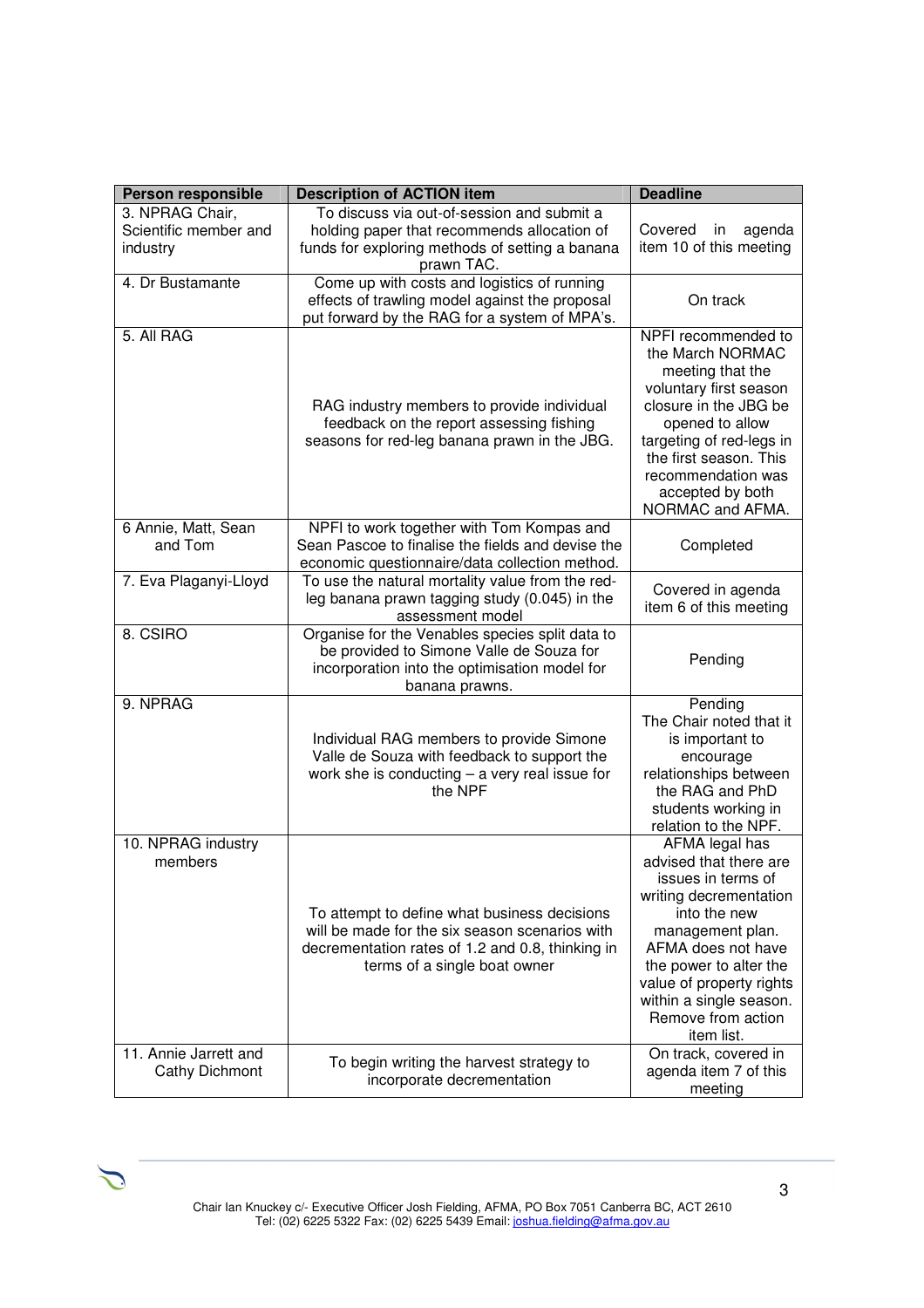| <b>Person responsible</b> | <b>Description of ACTION item</b>                                                                                                                                                                                                                       | <b>Deadline</b>                                                                |
|---------------------------|---------------------------------------------------------------------------------------------------------------------------------------------------------------------------------------------------------------------------------------------------------|--------------------------------------------------------------------------------|
| 12. NPRAG EO              | Review the NPF harvest strategy and the<br>bycatch report to determine if there are any<br>contradictions. Prepare a paper for the next<br>RAG meeting.                                                                                                 | Complete<br>Covered in agenda<br>item 13 of this meeting                       |
| 13. RAG Chair/RAG<br>EO.  | The RAG to write to the authors of the NPF<br>bycatch management report seeking some<br>clarification on the method used to calculate the<br>available biological catch of bugs and to run a<br>re-calculation using 60mm as the minimum size<br>limit. | On track, now an<br>action item for the next<br>NORMAC meeting in<br>June 2011 |

The RAG discussed Action item 4. in detail, in light of the upcoming release of the Department of Sustainability, Environment, Water, Population and Communities (SEWPaC) release of the proposed Marine Protected Areas (MPAs). Dr Bustamante noted that as required by Action item 4, he has been working with Northern Prawn Fishery Industry Pty Ltd (NPFI) on costs to re-run the model with different inputs. Dr Bustamante also noted that SEWPaC had communicated an interest in seeing the Commonwealth Scientific and Industrial Research Organisation (CSIRO) model to gain an understanding of the tool and its use. It was also noted that there has been some discussion with the Fisheries Research and Development Corporation (FRDC) in the exploration of funding to conduct this work.

The RAG agreed that an attempt should be made for CSIRO to be supplied with SEWPaC's draft MPA's in their current form, with some confidentiality around the process, so that initial analysis of the effects can be conducted. The Chair noted that there was a very short time period for comments to be made once the draft MPA's are released for public comment (90 days). The short public comment period coupled with the potential impacts MPA's may have on upcoming management changes (move to Individual Transferable Quota's) the RAG thought that it was very important that SEWPaC is approached to try and get a copy of the draft MPA shapefiles to provide to CSIRO to run through the model.

## **Action NPRAG May 2011: 2 (Dr Bustamante, Mike O'Brien and Melissa Brown)**

For CSIRO, industry and AFMA to liaise on contacting SEWPaC to try and get a copy of the draft MPA shapefiles to CSIRO to run through the model.

# **Action NPRAG May 2011: 3 (Dr Hutton)**

For Dr Hutton to follow up on providing the information relating to Action item 8 to Simone Valle de Souza.

# **Action NPRAG May 2011: 4 (RAG EO)**

Follow up with Rob Kenyon and Michelle Burford to check if the new proposal for the TRaCK project presented at the last RAG meeting has been accepted or rejected by FRDC and to assess if a letter of support from NOMRAC is required.

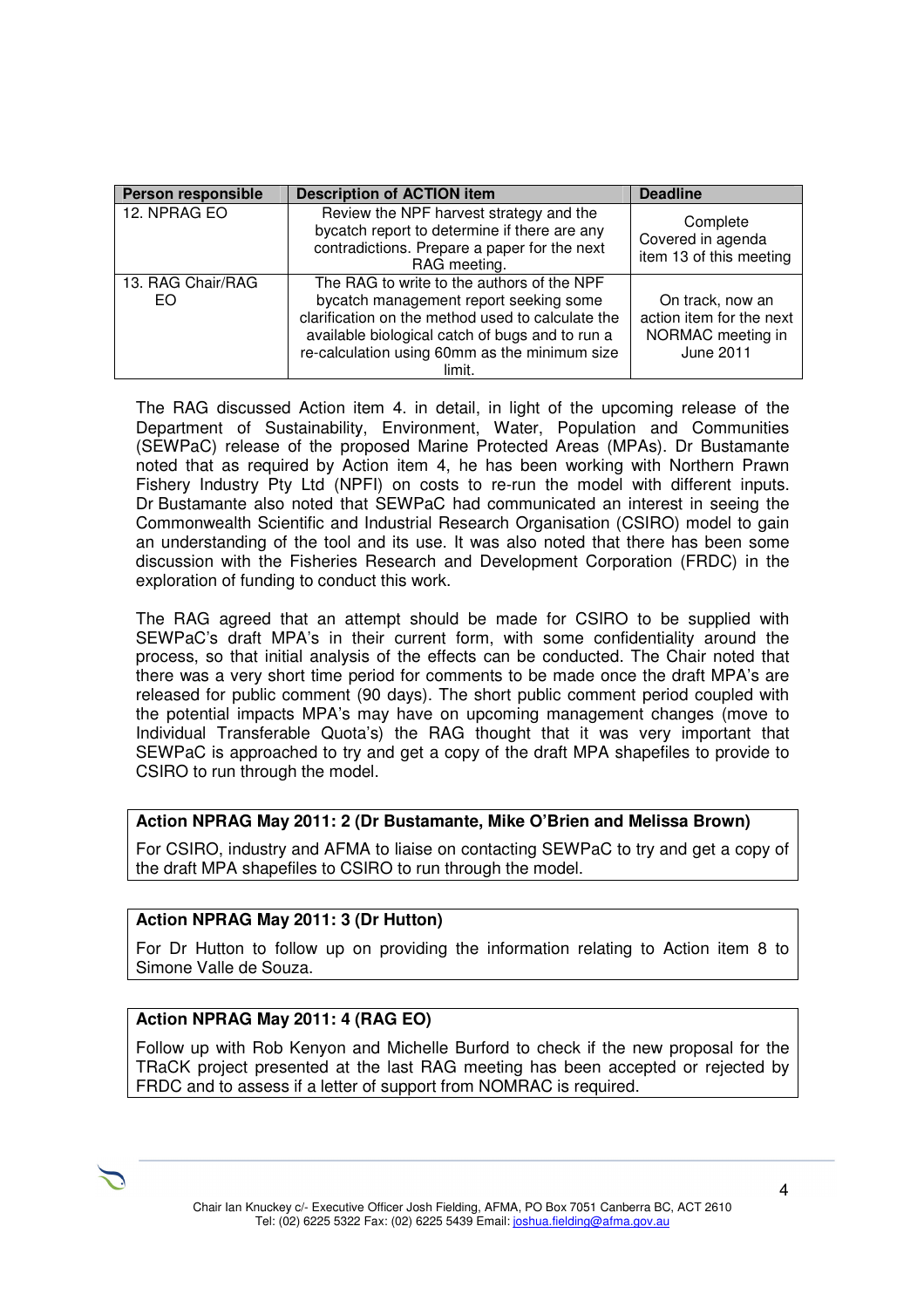## **Agenda Item 2. Industry Report (Michael O'Brien and Ron Earl)**

Industry reported that they are very happy with how the 2011 banana prawn season is going. Ron Earl and Mike O'Brien reported that the catch landed to date would be close to the 6,000 t mark. The fleet experienced very good conditions in the first month, with patches of banana prawns very easy to find and very little competition between vessels to land large catches. It was noted that in the weeks leading up to the RAG meeting catches had somewhat slowed down. It was also noted that the average for the Raptis fleet for the  $6<sup>th</sup>$  and  $7<sup>th</sup>$  week would remain around the 1500 kg/day mark. The boats in the fleet with the largest catches were thought to have landed around 200 t each. Industry also believes that there would be very few if any boats in the Gulf region that had not landed greater than 100 t.

The Chair noted that there were reports that the quality of product was very good and that skippers and crew had been very careful to not overload boats so that product could be packed and frozen without losing quality. Industry replied that quality had been very good in the early season because there were so many prawns around that there wasn't a race between vessels to get their share of the boils. For that reason, crews were able to simply trawl through, take their catch and then spend time packing before putting the nets back in the water. It was also noted that one boat had reported leaving the codends on one side of nets open to avoid catching too much product. The RAG heard that the limiting factor for total catches for boats seemed to be their freezing capacity.

It was also noted by industry that there had been some issues with transporting product out of the Gulf region, with the roads to Karumba flooded during the early stages of the season. This, combined with the large catches, meant that the motherships had struggled to hold the amount of product the boats were landing.

The size of the product coming from the Gulf is typical of previous years, with the size getting better further west from Karumba and smaller product in the Weipa area. There seems to be two distinct size groups of 14/15 count per pound and 17/18 count per pound. The RAG had some discussion on why this might be and other than the suggestion that there were two distinct groups of recruits from different spawning events, no other conclusions were evident.

Regionally, some areas produced more product than others, with the south east of the Gulf producing very well. Weipa started slow and picked up after the first week, the Northern Territory region has been a bit slow and Gove has fished well. At this stage of the season boats are moving west of Karumba through Mornington and though to the Vanderlins and experiencing good catches of larger prawns. To date, no one has fished the Joseph Bonaparte Gulf due to tidal patterns and inclement weather.

It was noted that fuel prices continue to be high and the unique situation with the Australian dollar is translating to low prawn prices. Not much product has been sold yet but China has been paying around \$US 9/kg. Most of industry are waiting for Coles and Woolworths to conduct their bulk buying before they figure out what prices they might get, it was noted that Woolworths was carrying about 1200 t of banana prawn product at the start of the season.

Industry also wanted to recognise the great state that the NPF in terms of catch and the efforts that industry, scientists and managers in the room individually and as a team had made to get the fishery to such a state.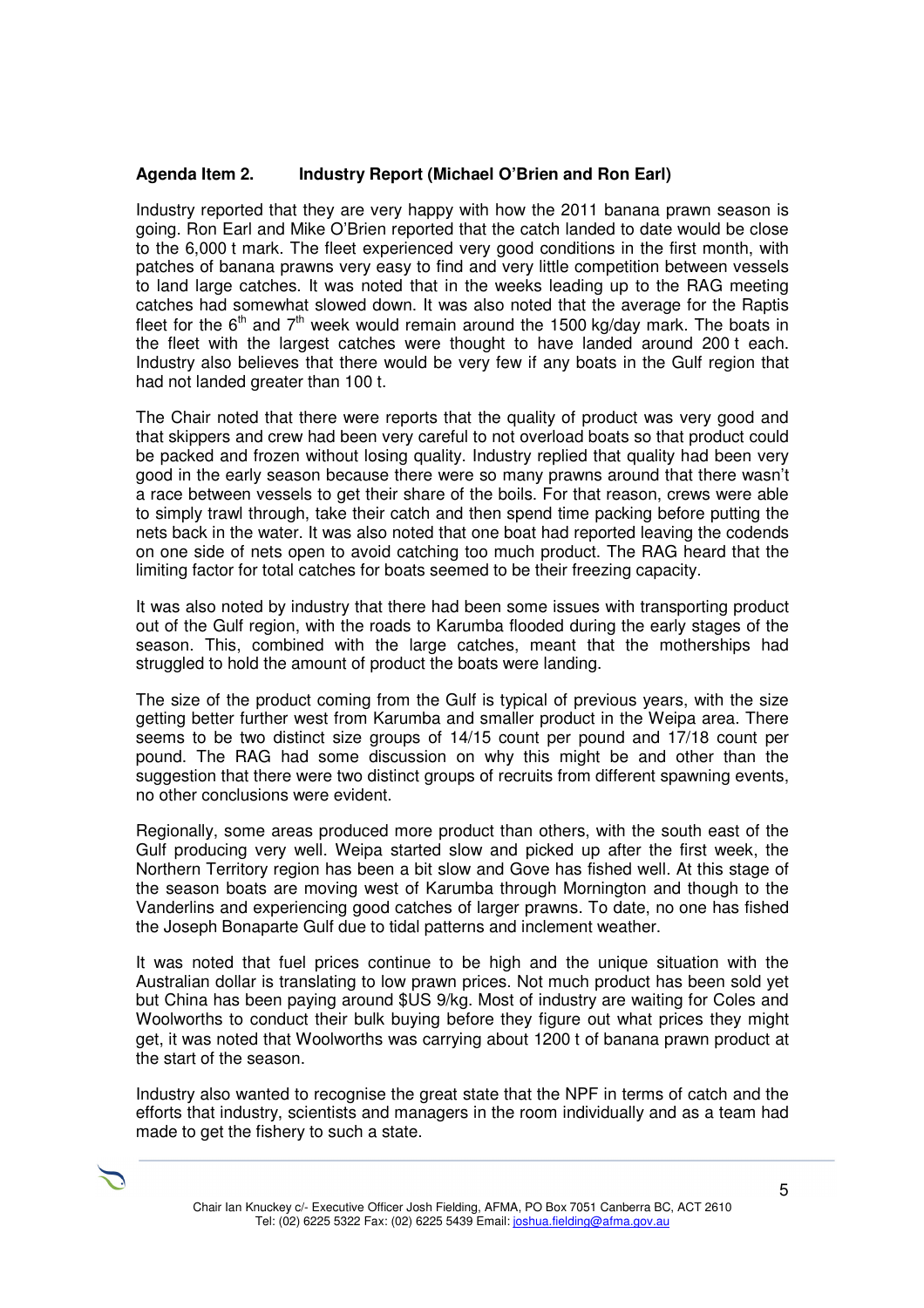## **Agenda item 3. Managers Report (Fiona Hill)**

Fiona Hill of AFMA delivered the managers report, the RAG noted from this meeting forward, Fiona will be the AFMA member. First off the RAG noted that AFMA is not receiving e-log submissions from all vessels in the fishery. It was noted that there are some coverage issues in the NPF with the Next G system but AFMA is receiving reports from some boats but not others that are fishing in the same area. The RAG noted that NPFI will discuss the reporting concerns with their members and Matt Barwick undertook to follow up with boats individually.

AFMA is currently undertaking a quota policy review. This process is reviewing broader quota policy issues across Commonwealth fisheries in relation to things such as reconciliation periods and over/under catch. The RAG noted that this document will be submitted to the next AFMA Commission meeting to gain approval to go out for public comment. A final draft will go to the Commission meeting in October for final approval. The RAG noted that this document will have implications for the new NPF management plan and as such is a key component in the process of producing the new plan.

The RAG noted that AFMA is funding a Management Advisory Committee (MAC) workshop in the coming weeks with all MAC Chairs and Executive Officers (EOs) to update them on the roles of MAC's, the Chairs and the EOs, and how information from MACs is included in the fisheries management decision making process.

AFMA outlined that in relation to some NPF-specific management issues that a service provider had been found to conduct the work of changing the datum for the spatial components of the fishery such as the seasonal and permanent closures and the coordinates of the fishery area. Although the amendments to the coordinates will be minor, it is a legislative requirement for AFMA to conduct this update.

The RAG also noted that AFMA and NPFI are working with the Northern Territory in relation to work they are conducting on management changes to the NT snapper fishery. As part of that process they are looking at adding two fishing areas to the snapper fishery. Comments have been provided by both AFMA and NPFI, and the process is continuing. Dr Cathy Dichmont noted that for Queensland fish trawl fisheries in the Gulf there was an agreed line in permit conditions that they did not fish below and the NPF did not fish above and questioned whether a similar arrangement should be made on the Northern Territory side of the Gulf.

## **Action NPRAG March 2011: 5 (Fiona Hill)**

To review the agreement with Queensland in relation to trawl fishing in the Gulf and feed this information into the consultation process with the Northern Territory.

#### **Agenda item 4. Management Strategy Evaluation for tiger prawns (Dr Cathy Dichmont)**

Dr Dichmont gave a presentation on the MSE, reminding the RAG of what an MSE was and the inputs that are included in the MSE for the tiger prawn sub-fishery of the NPF under output controls. In the presentation Dr Dichmont also gave special thanks to Dr Roy Deng for his efforts on the MSE, as well as the rest of the assessment team.

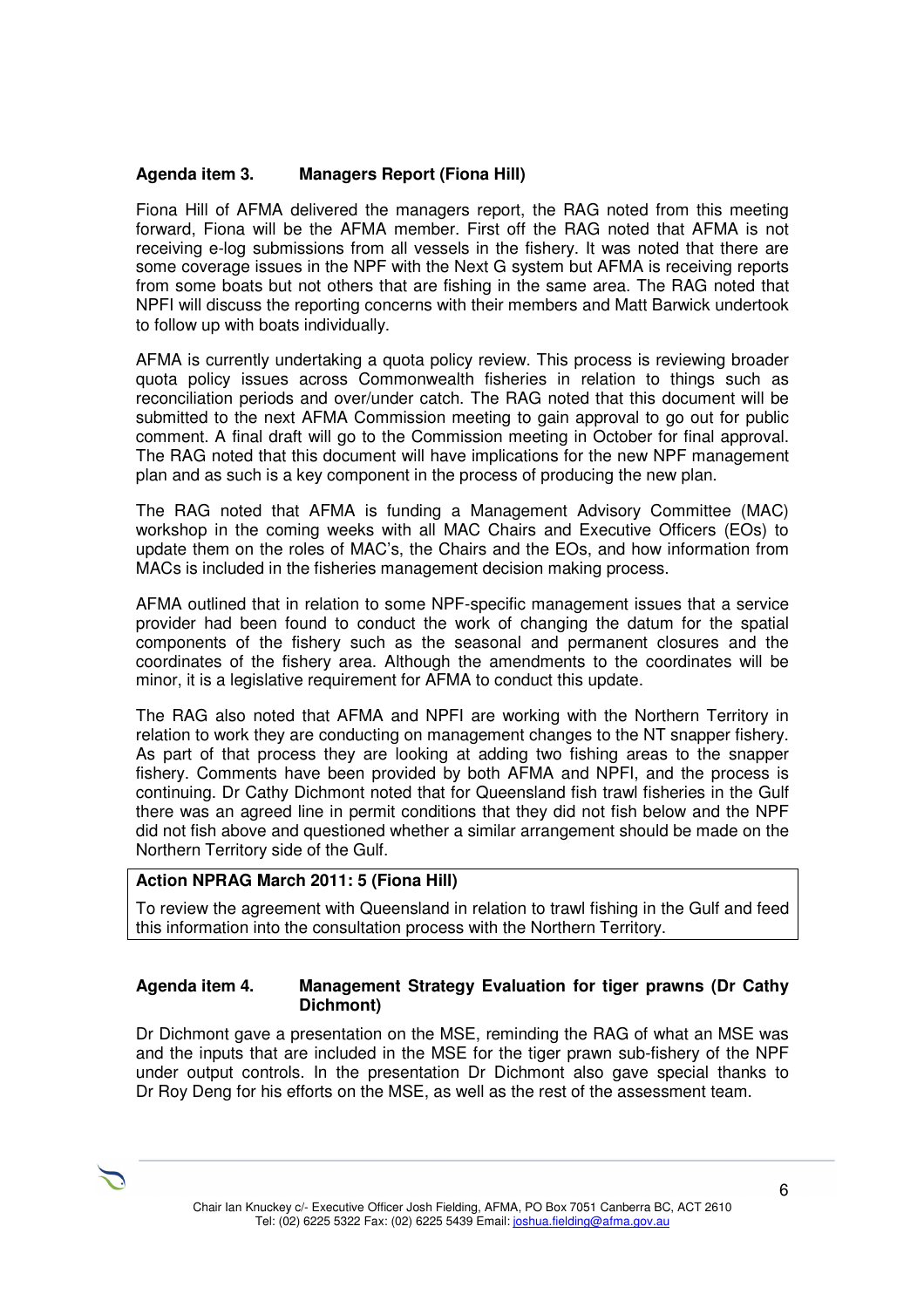

**Figure 1**. Conceptual overview of the MSE for the NPF.

Dr Dichmont stated that the MSE is a set of rules that determine the management responses for the fishery based on the status of the stocks at a point in time based on a specified assessment procedure.

In managing the tiger prawn fishery within the NPF there are actually three species that make up the catch composition: Brown Tiger Prawn, Grooved Tiger Prawn and the Blue Endeavour Prawn. The RAG noted that in managing the tiger prawn fishery the MSE will need to account for multiple stocks sustainably and move the harvest of these species towards Maximum Economic Yield (MEY) while using a single Total Allowable Catch (TAC). The RAG also noted that the base case assessment was made up of two different stock assessment models; the size structure model for the two tiger prawn species and the delay-difference model for the Blue Endeavour Prawn. The NPRAG discussed the fact the base case was originally the size-structured model for the two tiger species and the hierarchical biomass production model for the Blue Endeavour Prawn. Dr Dichmont outlined that the hierarchical biomass production model was very labour intensive and required constant monitoring to keep it running. The results between the delay difference model and the hierarchical biomass production model for the Blue Endeavour Prawn proved to be very similar and as such it was decided to use the delay difference model in the base case to allow the desired number of model runs to be undertaken within the allocated timeframe.

As discussed in the Harvest Strategy agenda item at the October 2010 meeting, the RAG agreed that in the case of managing the tiger prawn fishery, a TAC would be used

Chair Ian Knuckey c/- Executive Officer Josh Fielding, AFMA, PO Box 7051 Canberra BC, ACT 2610 Tel: (02) 6225 5322 Fax: (02) 6225 5439 Email: joshua.fielding@afma.gov.au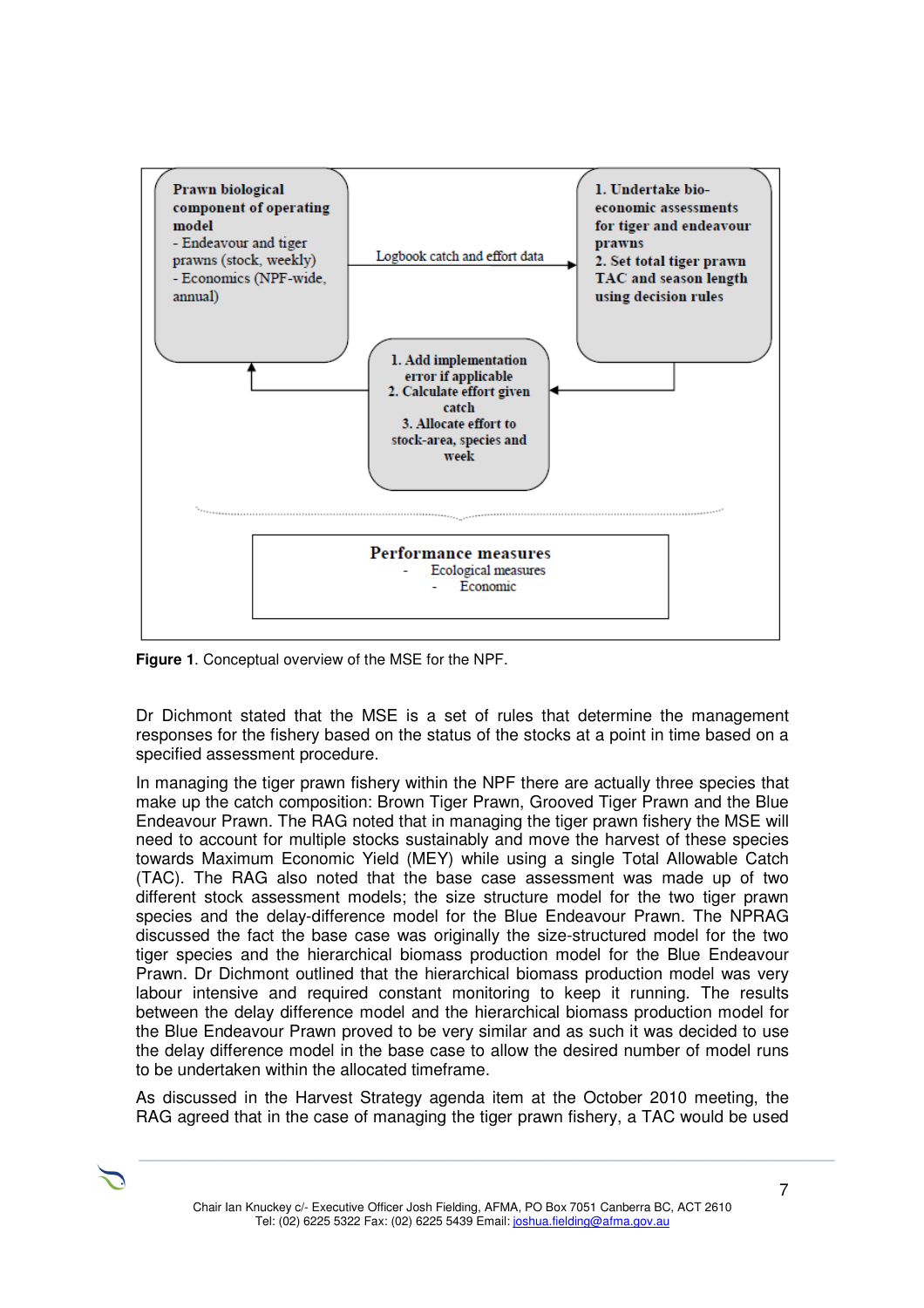in the first instance to manage the harvest of the different species. If this did not control the proportional take of the two tiger prawn species, the RAG recognised that there may need to be a reduction in the season length to control the take of the tiger prawn species. The RAG was asked to comment on when the use of the seasonal control should kick in and how severe the season reductions should be.

As prawns are a short lived species and there is a large influence on recruitment events to the catch that is available in any one year the outputs of the stock assessment can see large fluctuations in the TAC. As such a maximum variation in terms of a percentage of the TAC can be used to control this fluctuation. A variation of 15% has been used in the MSE. The RAG was asked to comment on the use of a maximum fluctuation variable and the magnitude of this value.

Also of note, the recommended TAC from the stock assessment is larger than the quantity of tiger prawns that the NPF fleet currently lands. As such there are two methods to move towards the recommended TAC from the stock assessment: (a) move to the model towards the recommended TAC gradually over time, increasing at a rate equal to the fluctuation variable described above; or (b) in the first year the TAC is introduced, allocate the recommended TAC from the model. The RAG was also asked to provide comment on the two options.

Within the presentation of the MSE, in modelling the TAC and catch of the fleet, it was noted that with the current level of fishing effort in the fishery and the restriction to 52 boats, the model predicts that there will be times when the fishery is unable to catch the total TAC. Importantly the RAG noted that under this condition the industry should not be penalised for not achieving the TAC and as such rules should be set up to avoid this.

In summary, the RAG was asked to comment on the following;

**1. Season** 

When to implement change to season – what value of  $S_{\gamma}/S_{\text{MSY}}$ Shape of the change to season – how severe a reduction

**2. Inter-annual variability in TAC** 

Variability applied internally or externally of the model What should the value be?

**3. Starting TAC** 

Should the TAC value be restricted in the first year with a gradual increase to the TAC from the model based on the current catch?

## **Action NPRAG March 2011: 6 (Dr Cathy Dichmont and assessment team)**

The MSE showed that the stock would not hit the limit reference point in the 7 year projection. As such the RAG requested that the stock be simulated to hit the limit reference point to assess how it recovers from that point (i.e. crash the stocks).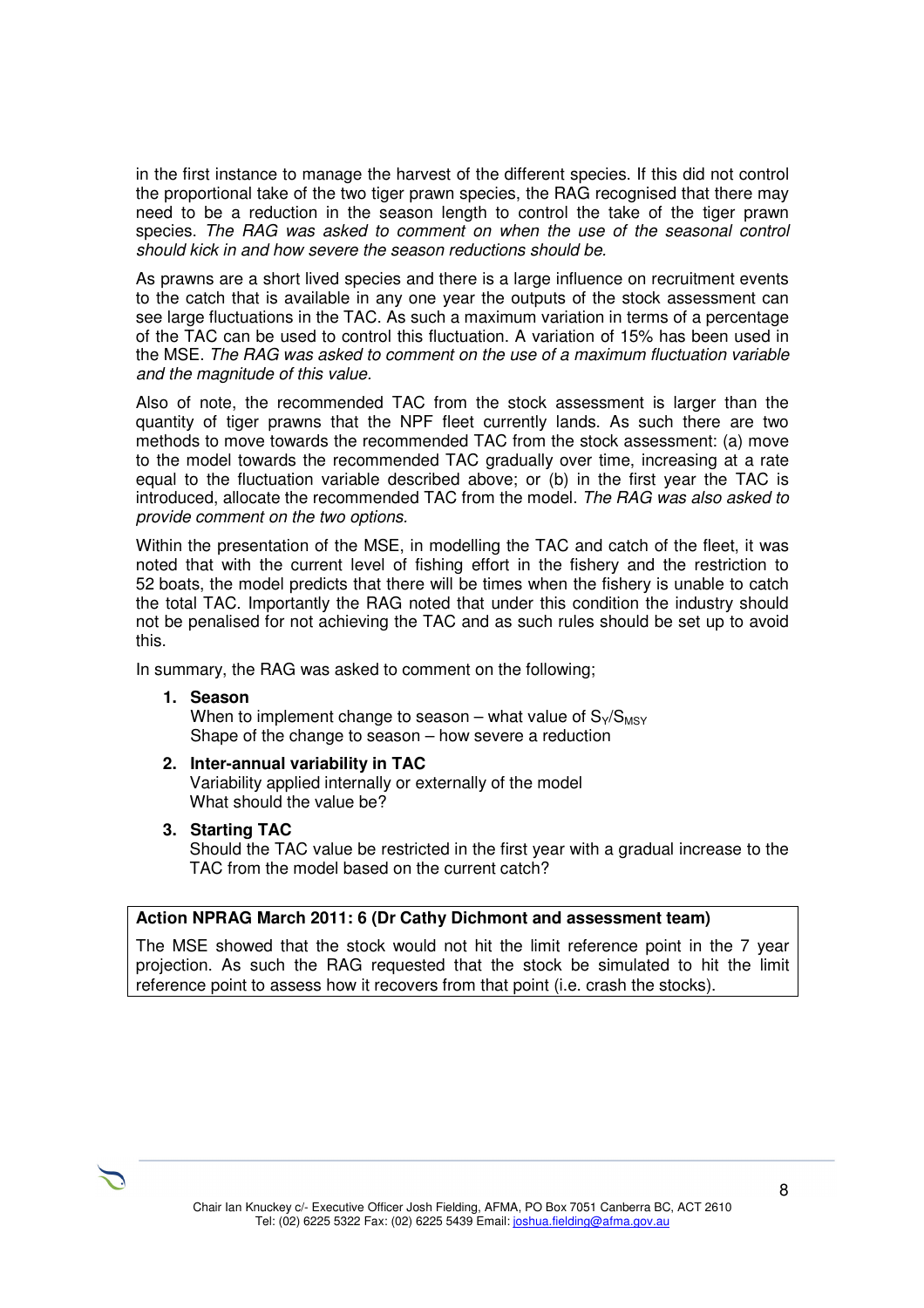

**Figure 2**. Weeks open to fishing as a function of size of the spawning stock size index relative to  $S_{MSY}$ , for (a) grooved tiger prawns and (b) brown tiger prawns.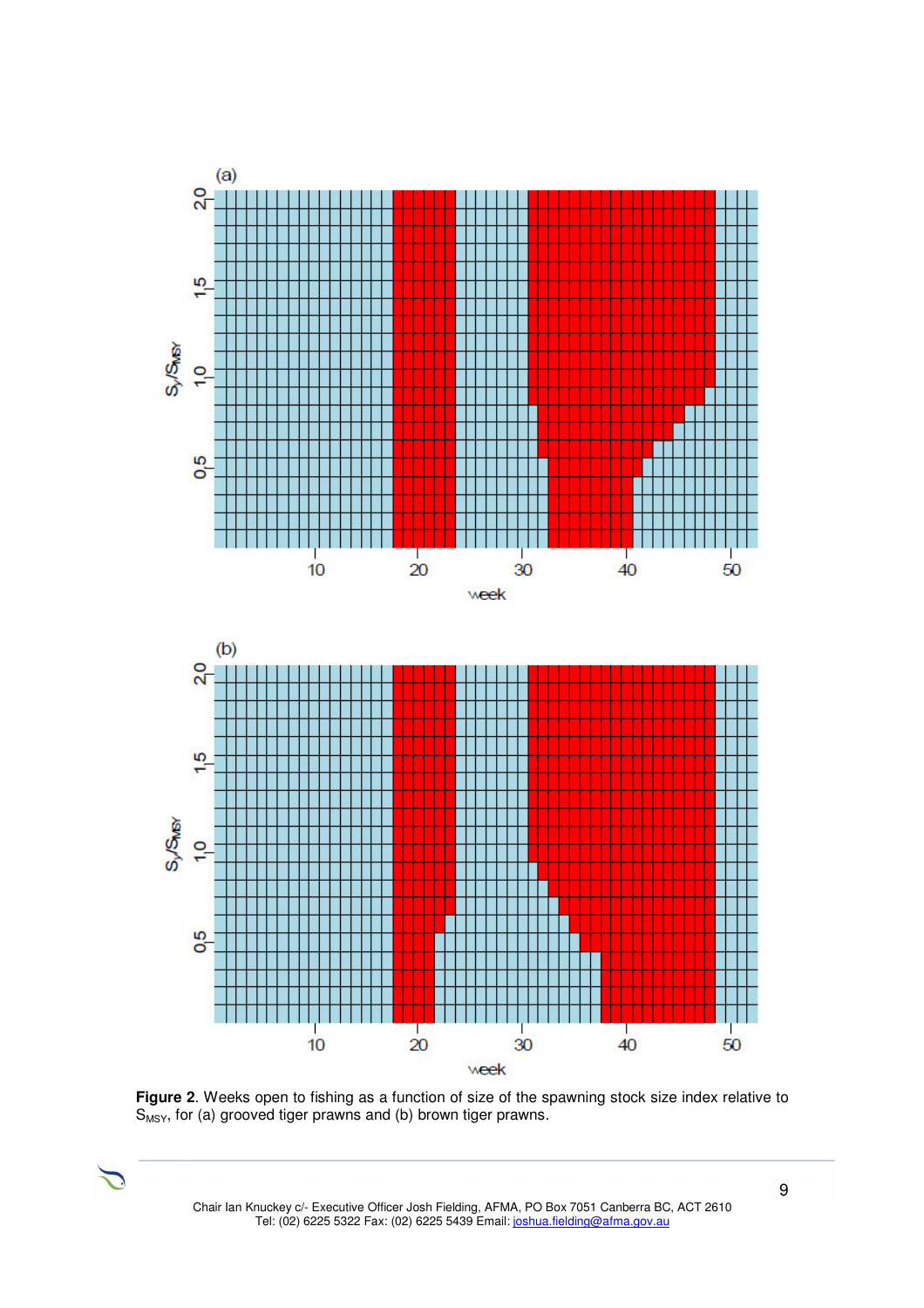The feedback from the RAG on the three topics for comment are detailed below;

# **1. Season**

Figure 2 shows the modelled reduction (based on historical range) of the tiger fishing season by week (red). The RAG noted that the limit reference point is  $0.5 S<sub>y</sub>/S<sub>MSY</sub>$ , measured as a rolling five year average. The RAG noted that there is spatial and temporal variation in which tiger prawn species dominates the commercial catch. As such the RAG noted that:

- if there is an issue with the stock of brown tiger prawns then the season will be reduced at the end of the first season and at the beginning of the second; or
- if there is an issue with the grooved tiger prawn stock then the season will be reduced at the end of the second season.

The RAG decided that the best way to use the reduction in season to control catch was to assess the value of  $S_{\gamma}/S_{\text{MSY}}$  on a two year basis. If this value drops below 1.0 then no response is invoked at that point. If the value is below 1.0 for a second consecutive year then the reduction in season should correspond to the value for the second year. e.g. if in year x the value of  $S_V/S_{MSY}$  for brown tiger prawns is 0.7, there is no response. If the value of  $S_V/S_{MSV}$  for brown tiger prawns is 0.6 for the following year, then there will be a reduction of 1 week from the end of the first season and 4 weeks from the beginning of the second season (Figure 2). In order for the season to revert back to the original length, the particular stock will need to have  $S_{\gamma}/S_{\text{MSY}}$  above 1.0.

It was noted that in this case the species that has the lower value of  $S_V/S_{MSY}$  will be the limiting factor for the total tiger prawn fishery.

The RAG was also asked to comment on the overall shape and severity of the season reduction from the MSE model. The RAG agreed that the figure presented by CSIRO was suitable. Noting that there is a greater reduction at the end of the season, where the RAG heard that removing a week at the beginning of the season would result in a bigger reduction in effort than a week at the end of the season, and as such, there should be a more dramatic reduction in weeks towards the end of the season, as seen in Figure 2.

It was agreed that there was no need to have the reduction during week 31 an 32 for concerns about grooved tiger prawns.

## **2. Inter-annual variability in TAC**

The RAG noted that use of an inter-annual variability factor was to aid the industry by reducing the fluctuation in TACs from one year to the next. This is not to compromise the setting of TAC's sustainably. The industry representatives were very supportive of including a factor enabling business certainty in reducing the variability in the TAC setting process. The RAG was presented results in which the variability factor was added inside or outside of the model. If added outside the model there seemed to be greater variance in the TAC that was set, as such the RAG agreed that the model seemed to handle this inter-annual variability with the use of an internal variability factor quite well and this method was more likely to confirm with the MEY target over the long term

The RAG noted that the variability in the TAC comes from the variability in recruitment events, which can fluctuate on large scales.

The maximum variability allowed the model is currently set at 15%, which is a value used in other fisheries around the world. The industry representatives were asked to

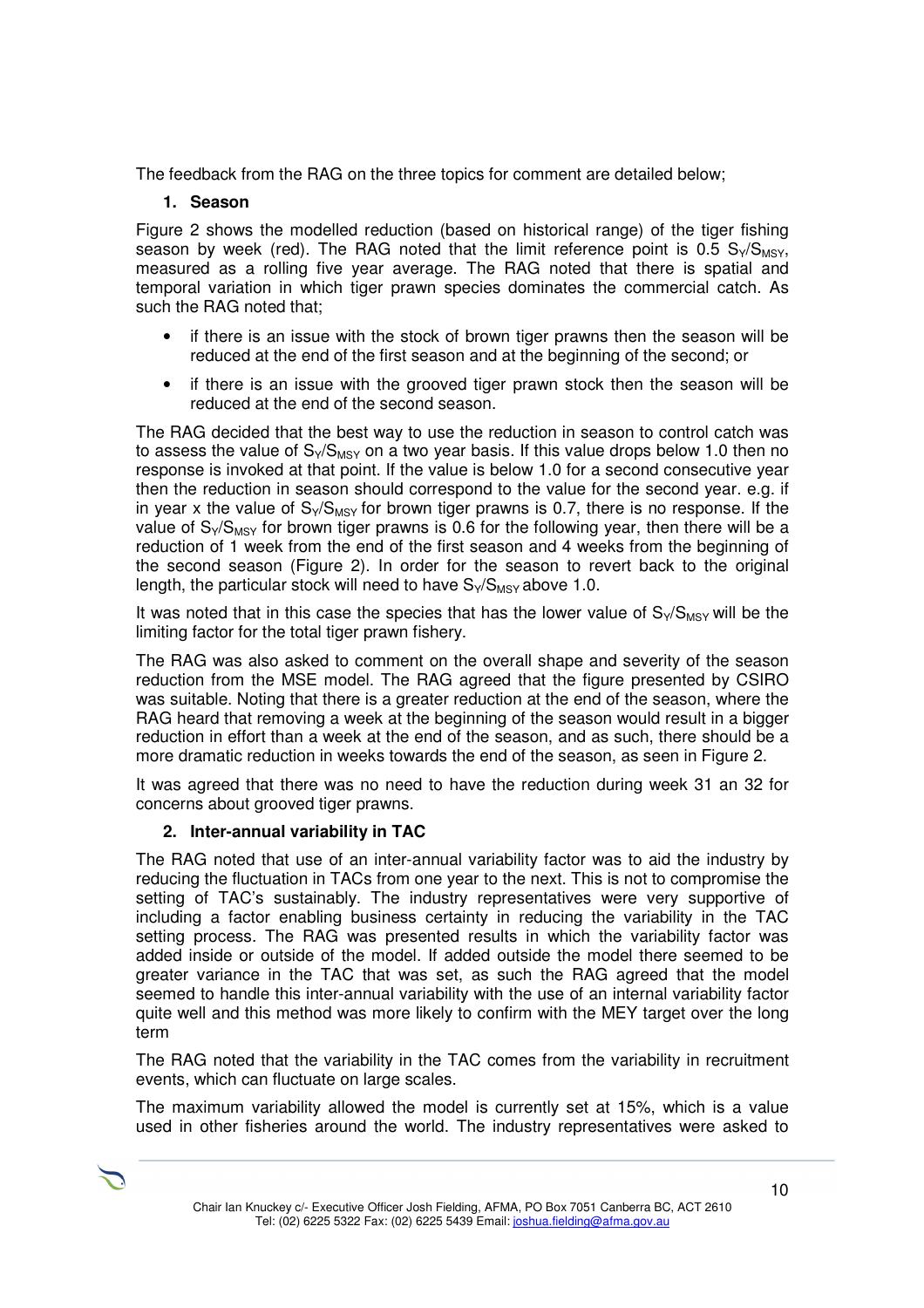comment on this value. It was agreed by the industry representatives that a value not higher than 15% would be ideal but it was not clear what value might be ideal. Dr Tom Kompas agreed that he would be happy to have a closer look at this and see if he can come up with some scenarios.

## **Action NPRAG March 2011: 7 (Dr Tom Kompas)**

To investigate the use of an inter-annual variability factor and a value that might be appropriate.

# **3. Starting TAC**

NPRAG unanimously agreed that at the beginning of quota management the TAC that should be set is that which comes out of the bioeconomic model, as opposed to a method which increases to this point over time.

## **Agenda item 5. NPRAG tiger prawn assessment (Dr Trevor Hutton)**

Dr Trevor Hutton presented the tiger prawn assessment for 2011. Dr Hutton firstly wanted to officially thank Dr Roy Deng for his efforts in the assessment as well as the efforts of Mr Matt Barwick in collecting and collating data from the industry. The assessment team was especially thankful to Matt for the state of the economic data that was collected from the industry, which was both cleaner and more comprehensive than that in previous years.

Dr Hutton presented the assessment, again reminding the RAG of the model base case (as discussed in agenda item 4), and displayed sensitivity tests in the assessment and the results.

The RAG noted the fishing pattern used in the model, which was agreed to at the May 2010 NPRAG meeting. Interestingly the assessment showed that there has been an approximate 2% reduction in fishing power this year.

It was noted that a key component of the assessment and implementation of quota will be to understand the timelines for needing the assessment outputs so that the AFMA Commission can accept the TAC's in time for these to be determined and allocated prior to the fishing season.

## **Action NPRAG March 2011: 8 (Dr Rik Buckworth, AFMA)**

To produce accurate timelines needed for both the assessment (Dr Buckworth), including the dates when data is required for the assessment, and for management for the TAC setting process.

The RAG noted that the assessment model shows that to achieve MEY this year there would be a need to increase effort by 26% (if wholly taken in gear this would result in an increase of 137%).

Dr Hutton presented the results of the sensitivity tests, and in so the RAG noted and discussed previous comments on conducting sensitivity tests around fuel and prawn prices. Dr Tom Kompas indicated that he was happy to have a look at this.

## **Action NPRAG March 2011: 9 (Dr Tom Kompas)**

To look at sensitivity tests around fuel and prawn prices.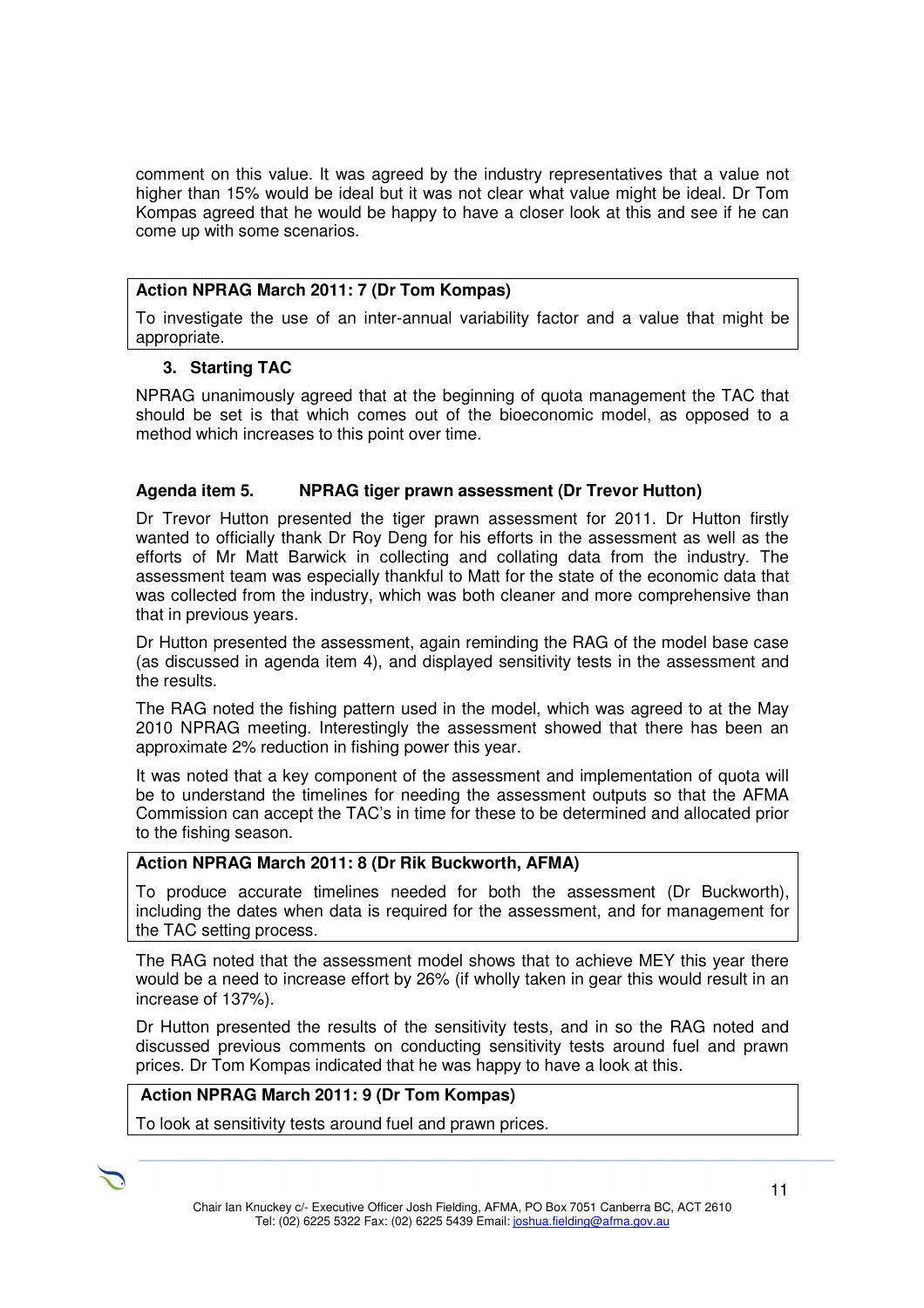The RAG noted that the model indicated there was extra effort that could be expended in the fishery if the industry so chose to utilise it. As such NPRAG decided to assess the potential to increase the length of the season to determine if there were any sustainability issues in this occurring. It was noted that there was an increase in effort allocated last year and much of the industry had not taken up this effort.

The RAG brainstormed some potential increases in season length that could introduce and increase in effort to the fishery. It was noted that NORMAC had already requested an increase in the banana prawn season to 24 June due to the unique situation in terms of banana prawn stock that was accepted this year, which was subsequently accepted by the AFMA Commission. The RAG decided that the best scenario to test was that shown in Figure 3 (b), by assessing the maximum season extension, the RAG would be confident that any proposed amendments to season length which were less than that would be acceptable

Dr Roy Deng undertook an analysis over night which was presented back to the RAG. The results of the analysis showed that there was no sustainability issue in increasing the length of the season to the maximum described in Figure 3 (b).



Figure 3. (a) shows the current base case for season length (ending on 10 June), (b) shows the extended season length as assessed by NPRAG for a possible effort increase in the tiger prawn fishery.

The RAG thanked Dr Deng for his efforts and agreed to put a letter to NORMAC advising that NPRAG was happy for the industry to make a recommendation back to the RAG on if and how they might wish to take an effort increase.

## **Action NPRAG March 2011: 9 (RAG Chair)**

To send a letter to the Chair of NORMAC outlining the outputs of the assessment model state that to achieve MEY an effort increase will need to occur in the fishery, and the preliminary results of the analysis conducted by Dr Deng.

#### **Agenda item 6. Red-legged banana prawn assessment (Dr Eva Plaganyi-Lloyd)**

The RAG noted that Dr Eva Plaganyi-Lloyd had previously presented the red-legged banana prawn assessment in detail and that this presentation was an update of the model with preliminary TAC estimates for 2011. It was noted that the RAG had agreed in principle that the red-legged banana prawn assessment can and will likely be used to set a TAC for red-legged banana prawns for the JBG area.

Using the base case model a TAC of 525 tonnes was outputted for 2011. The RAG noted that an issue within the model was the fleet dynamics and how these may change under a quota management system. Mr Mike O'Brien outlined that for the current season it is likely that there may be 20 boats to operate in the area for 6 days in May and then another 20 boats potentially operating in the JBG for 12 days in June (based on boats only really being able to operate in the area on neap tides).

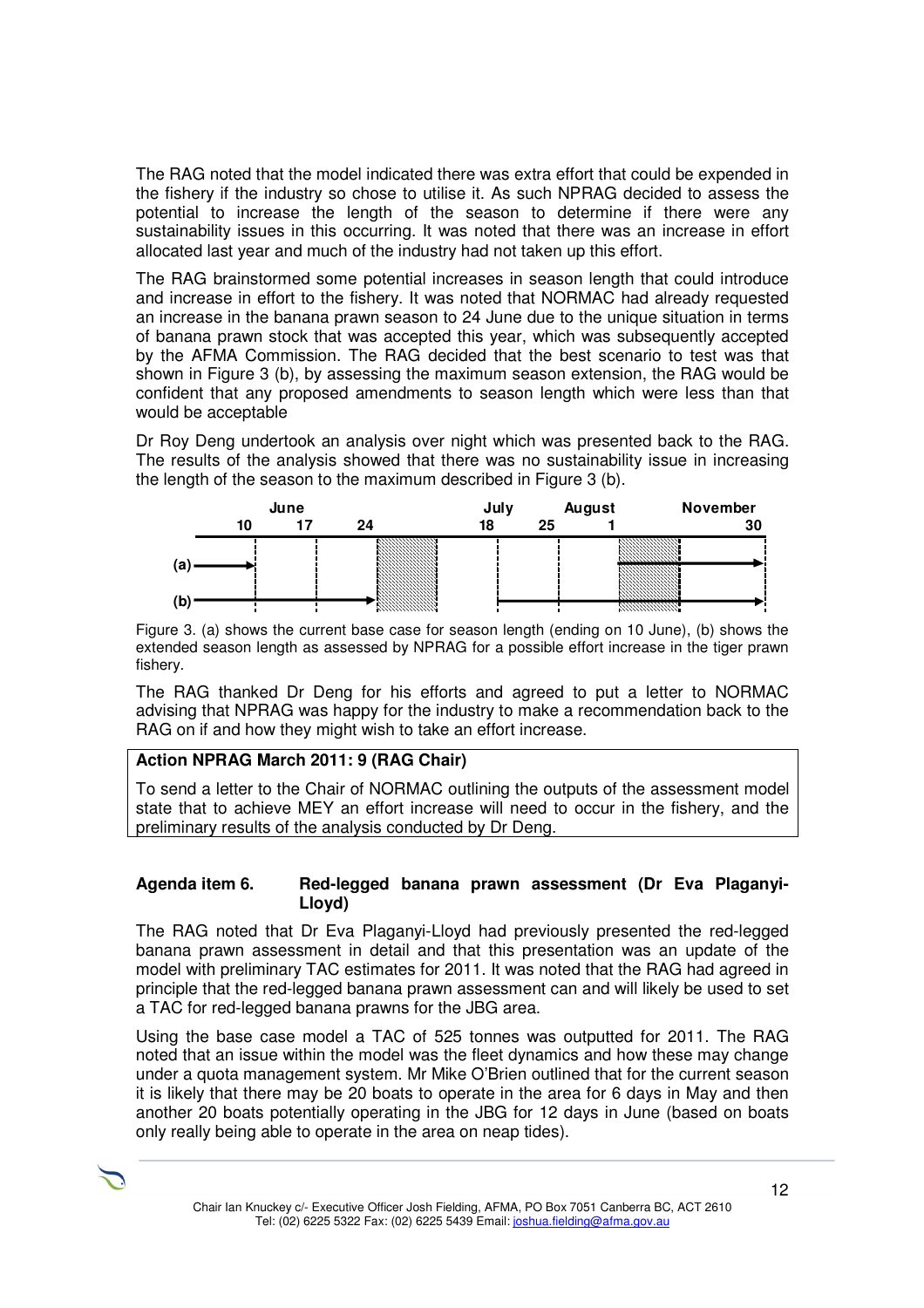#### **Agenda item 7 Harvest Strategy under output controls (Dr Cathy Dichmont, RAG)**

Dr Cathy Dichmont prepared a draft Harvest Strategy for the fishery under output controls. The RAG noted this would be a working document but that some feedback and comment was required at this time.

In the draft circulated with the RAG papers there were a number of highlighted segments of the document that the RAG was required to give input to. The RAG provided feedback on all items which will now be incorporated into the document. The major components of discussion by the RAG are detailed below.

The Harvest Strategy contains a section on fishing seasons. The RAG discussed the potential for season to extend (as is being considered this year). As such it was felt that it would be pointless to explicitly specify the season dates as these were likely to change. It was also discussed that season in the NPF is actually managed by a series of closures. Thus, season, or the intention of this section, could be included in the closures section.

There was a large amount of discussion around the need to have minimum quota holdings and how this will work. As a part of this discussion the requirement to hold quota for all species was also discussed and the need for operators to maintain banana prawn quota for the second season. AFMA outlined that legislatively it is hard to allow operators to catch and land a quota species without holding or having the ability to lease quota for that species. Some RAG members considered that operationally it would be much easier to not have quota on banana prawns in the second season. Dr Cathy Dichmont outlined that she thought having a quota on banana prawns in the second season would encourage discarding, both to high-grade and to not inhibit fishing for tiger prawns. For at least an interim period Dr Cathy Dichmont advised no quota on banana prawns in the second season would be appropriate.

Another point of discussion was the reference point and decision rules for blue endeavour prawns. The RAG noted that we do have accepted reference points for blue endeavour prawn, aside from the limit reference point (0.5  $S_{\gamma}/S_{\text{MSY}}$  on a five year rolling average). Blue endeavour prawns are included in the bioeconomic model for tiger prawns given there association with tiger prawns in commercial catches. It was also noted that although TAC's are grouped in the tiger assessment there are separate reference points for the three species, as such the lowest denominator will control the Harvest Strategy.

The RAG was asked to comment on the decision rules to account if the stock status of blue endeavour prawns was at or getting towards the limit reference point. The RAG agreed that given there is a high degree of uncertainty in the assessment for blue endeavour prawns then a different approach to that suggested for tigers should be considered. It was also noted that the assessment for blue endeavour prawns does not output a TAC and as such the RAG suggested that the use of season length should be used to reduce the take. It was noted that blue endeavour prawns are more strongly associated with brown tiger prawn catch and as such any reduction in season should occur at the beginning of the second season as would occur for brown tiger prawns. It was also suggested by the RAG that this be included in the re-run of the MSE to

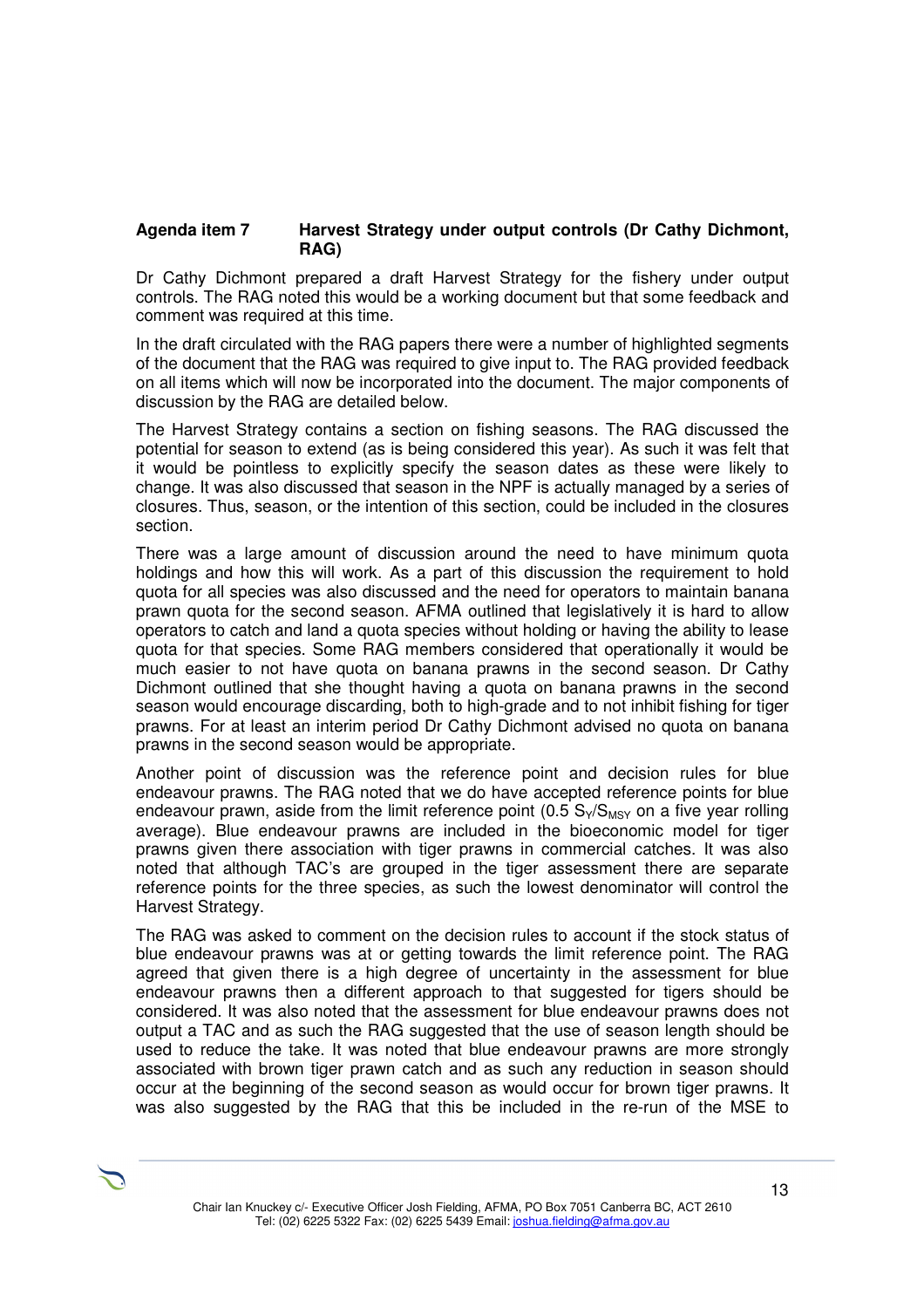simulate a crash in the stocks and see how blue endeavour prawn stock responds to the management responses.

The RAG noted that in relation to tiger prawns much of the discussions on decision rules was covered and agreed on under agenda item 4 MSE. These recommendations from the RAG will be incorporated into the document.

It was suggested by industry members of the RAG that CSIRO should consider producing a flow-diagram to assist in the explanation of the decision rules under the Harvest Strategy.

The RAG also suggested that given the consistently small proportion of king prawns taken in the NPF, it should be considered whether these are relevant to be considered in the Harvest Strategy. It was noted that ABARES may be no longer including king prawns in their fishery status reports. Based on this, NPRAG agreed to remove king prawns from the Harvest Strategy.

# **Action NPRAG March 2011: 10 (Dr Cathy Dichmont)**

Update the Harvest Strategy in line with comments provided by the RAG in this agenda item and the MSE agenda item. To remove king prawns from the Harvest Strategy.

#### **Agenda item 8 Byproduct report and NPF Harvest Strategy for byproduct species**

The RAG was presented with a table outlining the mean Available Biological Catch (ABC) from the *Milton et al* report for bugs, squid, scallops and cuttlefish in the area of the NPF.

## **Action NPRAG March 2011: 11 (RAG EO)**

Check Milton et al report to ensure that the mean ABC's are what is recommended as the ABC for each species and report back to RAG.

It was noted that there is a large difference between the recommended ABC's and that which has been landed in the NPF over recent times. The RAG did note that currently in the fishery there is a 500 tonne trigger limit for squid which is significantly larger than the 306 tonne mean ABC recommended in the report. Mike O'Brien outlined that he recalled that the 500 tonne trigger limit was implemented as part of a catch sharing arrangement with the Northern Territory. As such the RAG agreed that before considering changing the catch or trigger limit there should be a review of how this decision came about.

#### **Action NPRAG March 2011: 12 (AFMA)**

Review if there is a catch sharing arrangement for squid between the Commonwealth and Northern Territory for squid.

#### **Agenda item 9 Next years tiger prawn assessment**

Dr Rik Buckworth gave the RAG an update on next years tiger prawn assessment. Dr Buckworth outlined that the assessment next year would be in the same format as this year. In line with action items under the agenda item covering this year's assessment there will be some sensitivity testing around economic parameters.

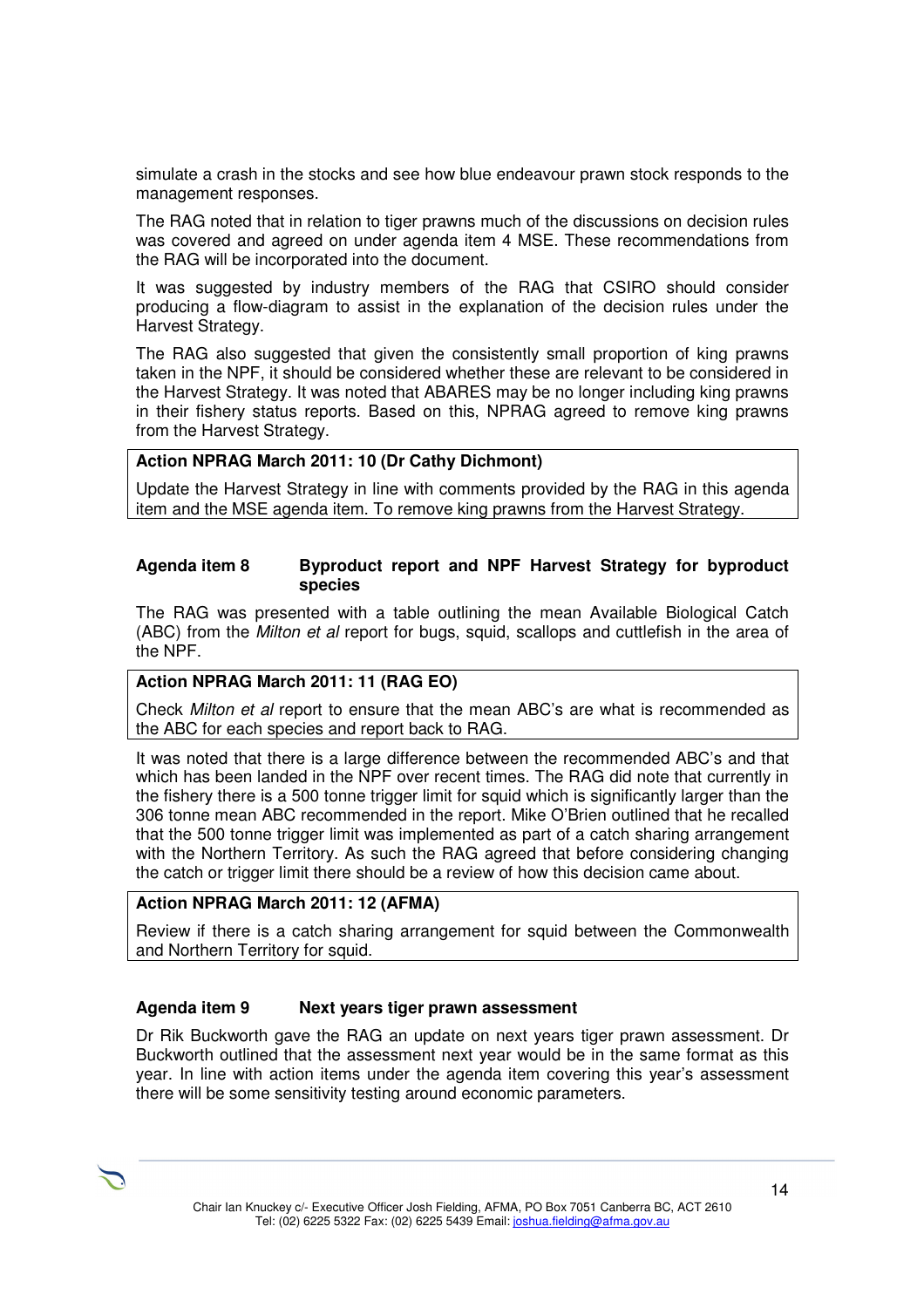It was also again outlined how important it will be to have a very good understanding of the timeline for implementation next year as the output of the assessment will be used to set a TAC (action 8 from this meeting). It was also noted that there is a bit of leeway given the management plan will not be implemented until after the first season and so the TAC does not need to be set prior to 1 May as it will in future years. However, the RAG agreed that the timeline for future years should be met in 2012 as a matter of principle.

The RAG endorsed the proposal to go ahead and noted that it will be circulated to the RAG out-of-session.

## **Agenda item 10 Banana prawn TAC (AFMA)**

NPRAG was given an update on where management is at in terms of finding a method to determine a TAC for common banana prawns. AFMA has been internally investigating simplistic methods in line with direction from the AFMA Commission. AFMA described that the most probable method they had discussed was the use of a base TAC with an in season update around the second or third week based on the average catch rates of the fleet.

As well AFMA had received a proposal from CSIRO for Dr Bill Venables to conduct data analysis on the survey index data and rainfall data to assess if a predictive model could be devised from this. The proposal was a reasonable cost (~\$20K) and the RAG agreed that although high risk, it could represent exceptional value for money if a potential solution to setting a banana prawn TAC could be developed. They considered it was well worth investing in the skills and experience of Dr Venables to tackle the problem. Industry members of the RAG expressed some concern at the how this model was going to take into account environmental variables for the entire area of the Gulf given that there is not river flow measuring devices throughout the entire Gulf region.

Dr Tom Kompas outlined that the use of an in season update had been investigated as part of the MRAG Cost Benefit Analysis that was conducted for the fishery. Dr Kompas outlined that a large amount of time was spent analysing data to find a way for an in season update to work and that they were unable to find a method to determine a TAC for banana prawns.

The RAG was unanimously supportive of the Venables proposal being funded and the project going ahead.

#### **Agenda item 11. NPF management plan (AFMA)**

The RAG was given an update on where the new NPF plan timeline is at and when it is timed to come into effect. The AFMA Commission and Executive are still very keen to have the plan implemented in mid-2012. At the last NORMAC meeting there was some concern at the risk to implementing quota in mid-2012; given the potential for fishing of tiger prawns to occur in the first season which would be outside the quota system. The RAG did not have any issues with the management plan beginning in mid-2012 provided AFMA could account for the take of tiger prawns in the first season. The RAG suggested two possible approaches to this:

1. Do not permit fishing of tiger prawns in the first season;

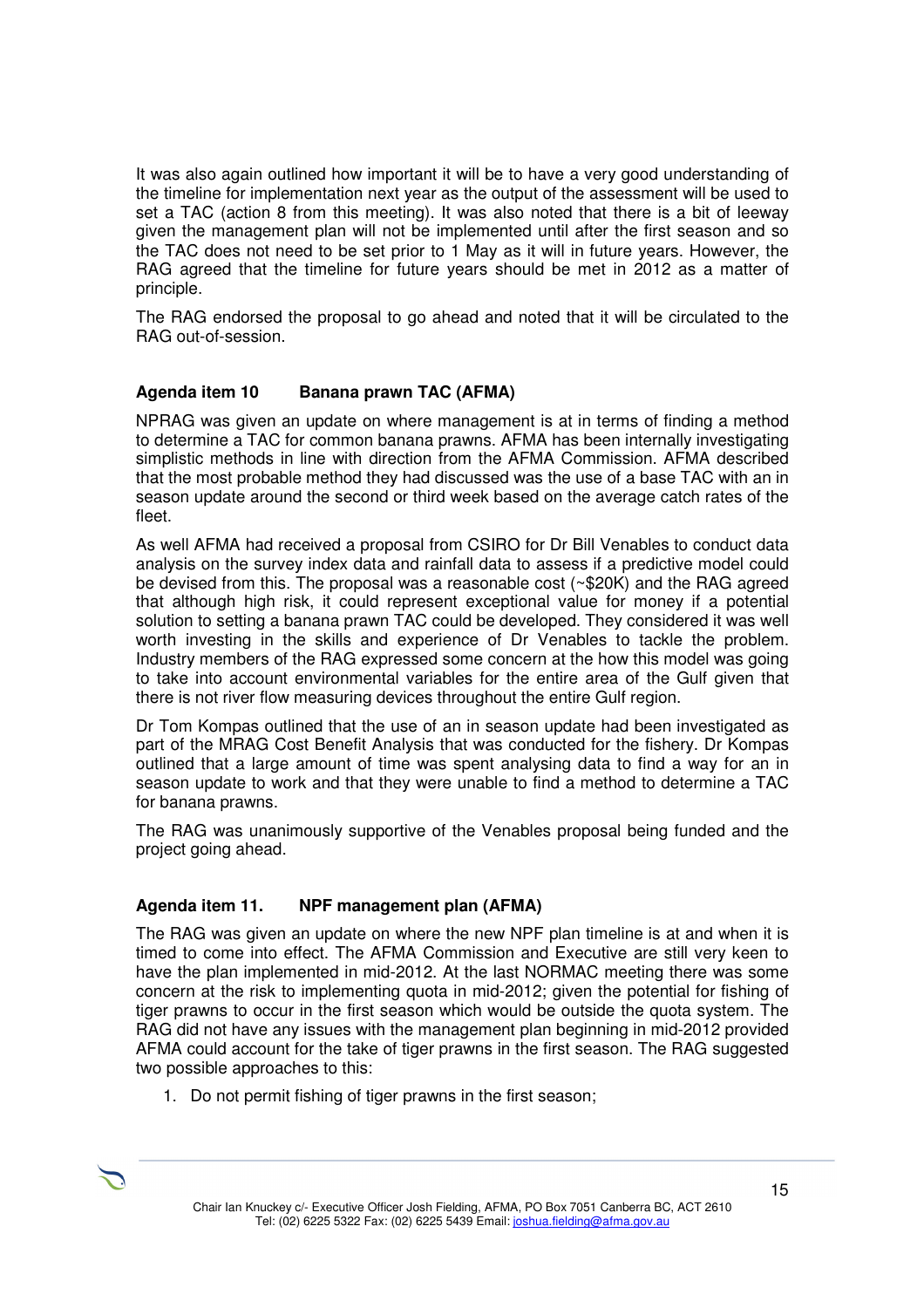2. 2 tiered option – either take a % of the TAC off before allocating to allow for what is caught in the first season or take away the actual catch if data is supplied in sufficient time

The RAG also noted that legislatively AFMA cannot implement a quota decrementation system as was discussed at the last NPRAG meeting, where there would potentially be a different decrementation rate for tiger prawns in the first and second season.

#### **Agenda item 12. NPFI outsourcing the scientific observer program trial (Matt Barwick)**

The RAG was given a presentation from Mr Matt Barwick from NPFI on the project that they are undertaking to investigate the potential for the industry to manage the scientific observer program. The project is well underway and it is envisaged that as part of the trial the industry will be managing the program for the upcoming tiger prawn season and the banana prawn season in 2012.

Matt asked the RAG for feedback on the protocols for the program, which are the same as those from the AFMA observer program. The RAG provided some minor comments on the data collection around the data that was collected in relation to some bycatch species given issues that are going on in other fisheries. As well the RAG made some comments on being careful exactly how observers are collecting data, specifically in relation to random samples and their ability to meet the scientific needs.

## **Action NPRAG March 2011: 13 (NPRAG)**

To supply Matt Barwick with more detailed comments on the observer data collection protocols out-of-session.

## **Agenda item 13. NPF Bycatch management project, future management of bugs – recommendation to NORMAC (RAG Chair)**

The RAG noted that the RAG Chair has requested further information from the authors of the byproduct report to run further analysis with different size limits on bugs to see what the ABC comes out as. When this information is received it will be circulated to the RAG before going to the June NORMAC meeting.

## **Agenda item 14. Other business**

#### NPF Strategic Assessment

The RAG noted the need to conduct a strategic assessment with the change in management arrangements for the NPF. The RAG was asked to comment out-ofsession on the draft document and provide comments back to the RAG EO.